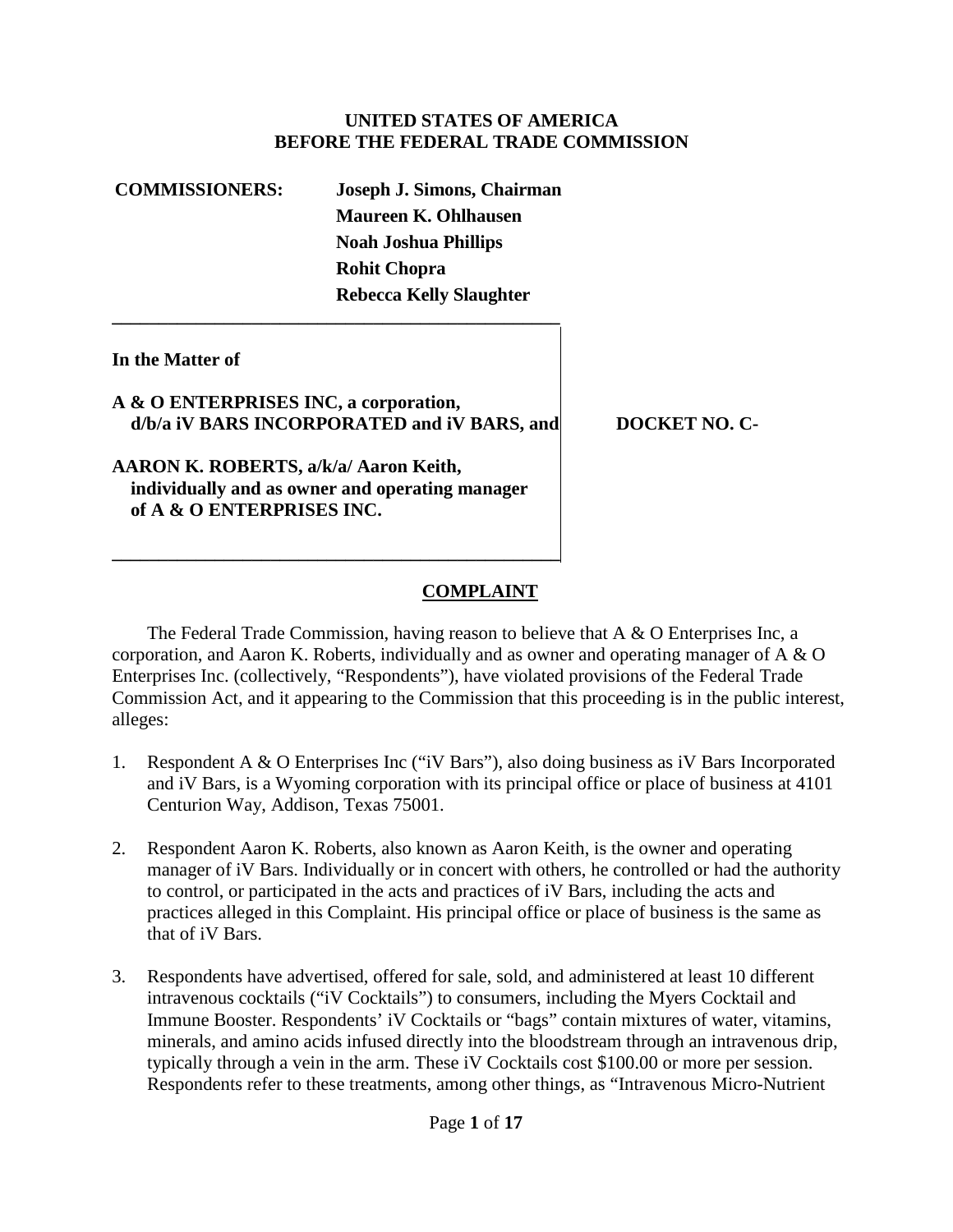Therapy," "Intravenous Vitamin Therapy," "Hydration Therapy," or simply "iV Therapy." Respondents claimed that their iV Cocktails could be used to treat consumers suffering from serious diseases, including cancer, congestive heart failure, multiple sclerosis, diabetes, fibromyalgia, and neurodegenerative disorders. Respondents further claimed that their iV Cocktails produced fast, lasting results and, in many instances, were more effective and better tolerated than conventional medical therapies. Respondents also touted their iV Cocktails as hangover cures and a way to replenish fluids and essential vitamins and minerals. In addition, Respondents offered several intramuscular treatments that directly inject mixtures into human muscle. Respondents' iV Cocktails and intramuscular treatments are "drugs," within the meaning of Sections 12 and 15 of the Federal Trade Commission Act.

- 4. Respondents' first and primary iV Bars location is housed in a NextGen Wellness Center, an upscale gym and clinic that independently offers chiropractic care, pain management therapy, physical therapy, medical massages, and counseling. New iV Bars customers create an online account and complete a short health assessment questionnaire when making their first appointment. Respondents have an arrangement with a doctor who does a quick, online review of all health assessment questionnaires that customers submit to iV Bars. Respondents pay the doctor a flat fee of \$250 per month for this service. Shortly before the customer arrives, an iV Bars employee takes about five minutes to mix ingredients obtained from a local compounding pharmacy into the customer's requested iV Cocktail. Once at iV Bars, the customer is asked to sign a release form that discloses risks and releases Respondents from liability. Thereafter an iV Bars nurse seats the customer in one of five oversized reclining chairs and administers the iV Cocktail to them over a 25-45 minute period. Respondents also maintain a "full service mobile vehicle" that allows them to "come right to your door to deliver the treatment of your needs."
- 5. The acts or practices of Respondents alleged in this Complaint have been in or affecting commerce, as "commerce" is defined in Section 4 of the Federal Trade Commission Act.

## **iV Bars Efficacy Claims**

- 6. Beginning at least as early as August 2015, Respondents have disseminated, or caused to be disseminated, advertisements for their iV Cocktails, including through company Facebook, Twitter, and Instagram accounts and company websites, including the *ivbars.com* website (imaged on January 27, 2017), attached as Exhibit A ("iV Bars Website" or "Website"). As described below, the iV Bars Website contained the following statements and depictions, among others:
	- A. On the top section of the Website homepage, Respondents prominently offered "MEDICAL IV TREATMENTS" for, among other things, "CANCER." They also stated, "If you are new to the concept of Intravenous vitamin Therapy, you might be wondering why you're suddenly hearing so much about it. Why [it is] being relied upon by . . . patients suffering from a very serious illness. [It] represents an exciting new paradigm in integrative and functional medicine, allowing us to both prevent and help treat a wide variety of conditions safely and effectively":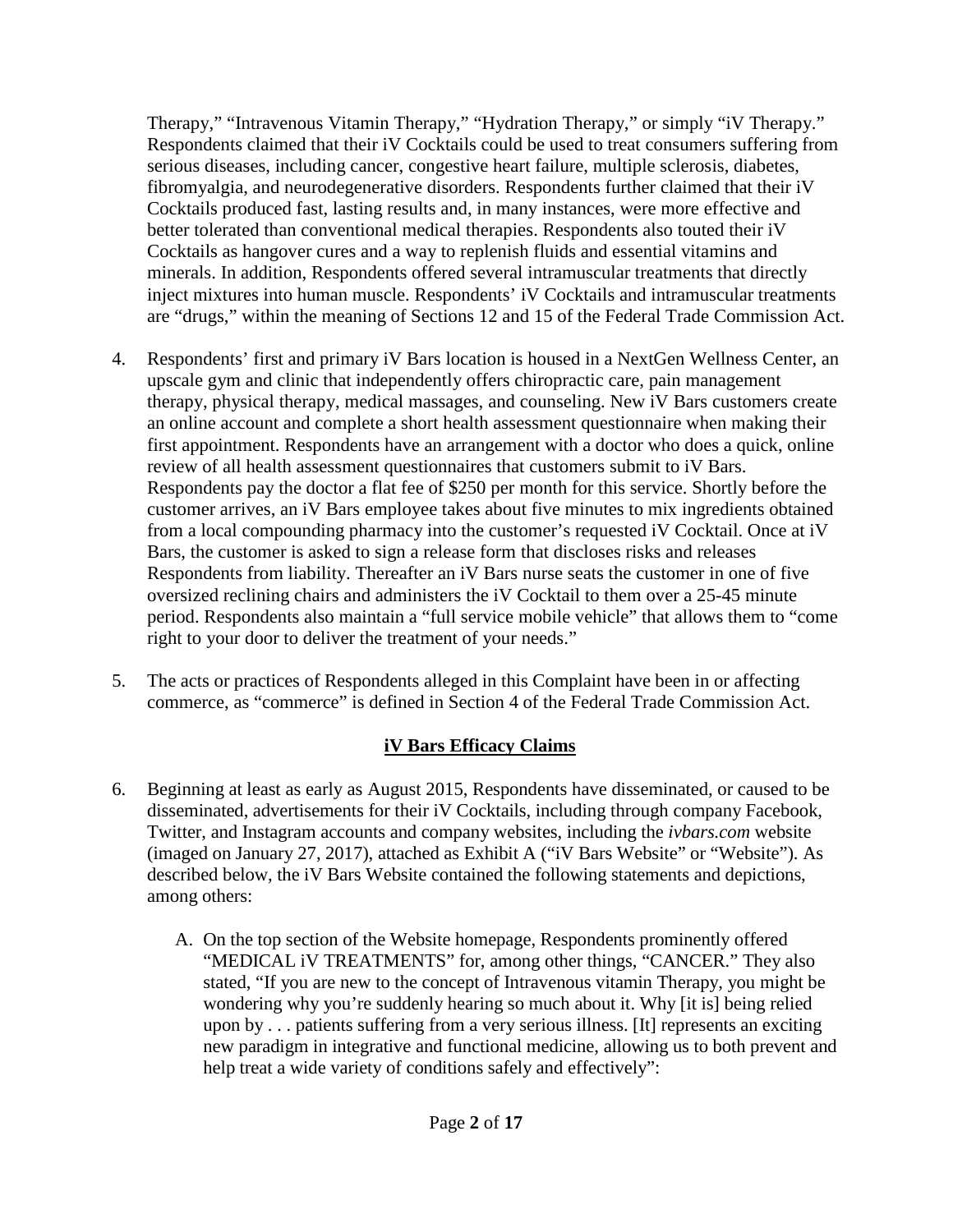

## (Exhibit A-1)

B. The middle section of the Website homepage titled "The Science Behind iV Bars" stated, "Vitamins, minerals and amino acids enter your bloodstream directly and immediately to help the body to begin healing itself" and claimed that iV Bars treatments were, "Developed by a team of leading medical doctors, naturopathic doctors, biochemists, nutritionists and exercise physiologists":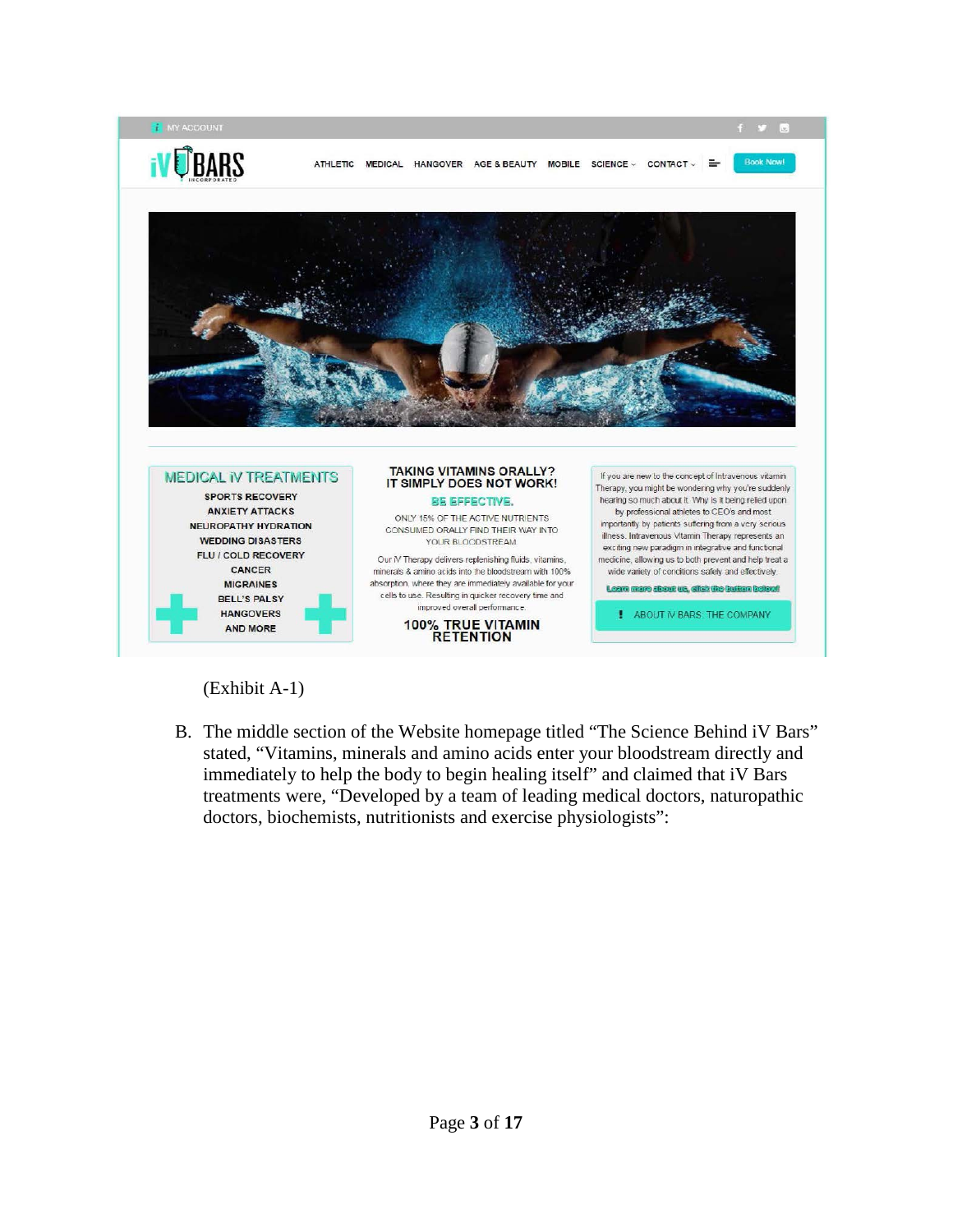

(Exhibit A-1)

C. The bottom section of the Website homepage titled "Our Success Stories" contained brief endorsements of iV Bars by two sports figures and an international model and a link titled "READ MORE STORIES":



out with the cold and flu." Kellen Winslow Jr., NFL Player

# **Our Success Stories**



keep up with my busy lifestyle." Kamila Drotlef, International Model

READ MORE STORIES



pains have gone down dramatically. Zenon Konopka, NHL player

## (Exhibit A-1)

Clicking the "READ MORE STORIES" link took consumers to pages titled "SUCCESS STORIES" that described "case studies about different disorders and the effects that iV therapy has had on these conditions":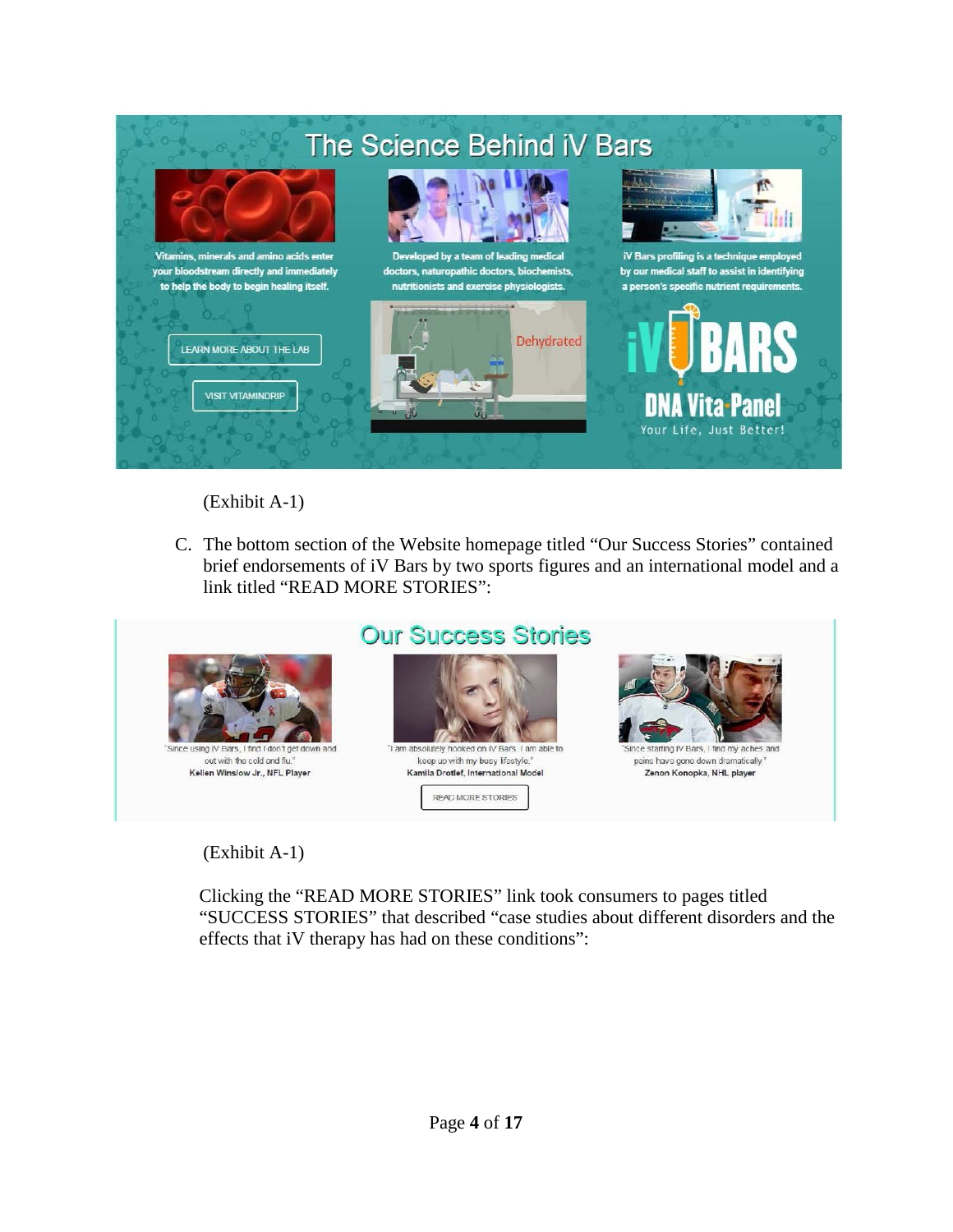

(Exhibit A-3)

These case study success stories included the following purported results:

## Case #3: Multiple Sclerosis

A 65 year-old male with progressive multiple sclerosis presents to the clinic wheel chair bound. The patient has tried medications, physical therapy and speech therapy. However, there have been little noticeable benefits with regards to his leg strength and neurological function . . . . The patient received an intravenous infusion of glutathione. After the first infusion, he reported increased strength in his legs. His physical therapist and caretaker also reported noticing an improvement in his leg strength and ability to walk.

\* \* \*

Case#4: Diabetic peripheral neuropathy/Restless leg syndrome A 65 year-old male presents to the clinic with a ten plus year history of rheumatoid arthritis, diabetes, high blood pressure, neuropathy and restless leg syndrome . . . . The patient was started on intravenous vitamin C and glutathione therapy. After the fourth treatment, the patient's restless symptoms and joint pain was [sic] completely resolved . . . . Although the symptoms have returned, they were not of the same intensity.

\* \* \*

More Success Stories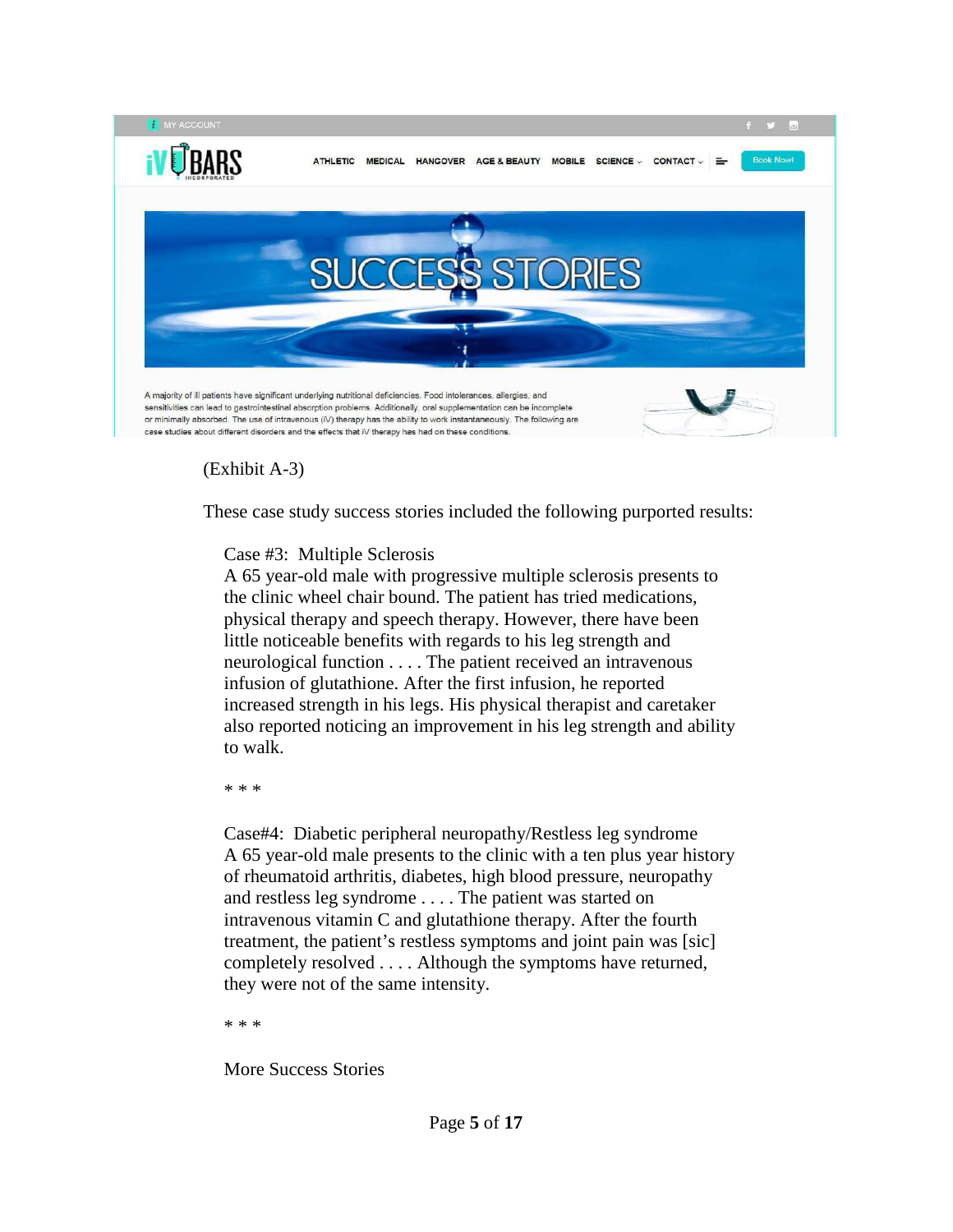# \* \* \*

#### Fibromyalgia

Case #3: A 48-year-old woman presented with a six-year history of fairly constant myalgias and arthraigias, with pain in the neck, back, and hip . . . . She was diagnosed by a rheumatologist as possibly having polymyalgia rheumatic, [or] fibromyalgia . . . . The patient was given [a Myers Cocktail]. At the end of the injection, she got off the table and, with a look of amazement, announced her muscle aches and joint pains were gone for the first time in six years. . . . The author has given the Myers' to approximately 30 patients with fibromyalgia, half have experienced significant improvement, in a few cases after the first injection, but more often after three or four treatments.

\* \* \*

### Cardiovascular Disease

Case #5: A 79-year-old man was seen at home in end-stage heart failure, after having suffered four myocardial infarctions. . . . A peripheral angiogram revealed complete occlusion of both femoralpopliteal arteries, with no detectable blood flow to the distal extremities. . . . [T]he cardiologist advised the patient that his heart would not last more than another month . . . . He was treated with weekly [intramuscular] injections . . . . After eight weeks, the IM injections were replaced by weekly IV injections [of Myers Cocktail]. . . . The patient lived for eight years and died at age 87 from multiple organ failure. Of the handful of other patients with angina or heart failure who received IV or IM injections . . . all showed significant improvement.

(Exhibit A-3 to 6)

D. The Website homepage also contained tabs across the top that linked to other pages within the Website, including a tab titled "MEDICAL." On the Medical page, under the heading "Why Drip?," Respondents proclaimed: "IV drips bypass the gut, delivering essential nutrients and fluids directly into the bloodstream . . . . This allows us to detoxify, nourish and rehydrate our cells from the inside out for dramatic, longlasting and often instant results." Under the Medical page subheadings "Benefits" and "Conditions," Respondents listed numerous diseases and conditions, including "Cancer," "Congestive heart failure," "Diabetes," "Fibromyalgia," and "Neurodegenerative disorders," and claimed that Respondents' iV treatments produce "Fast, lasting results":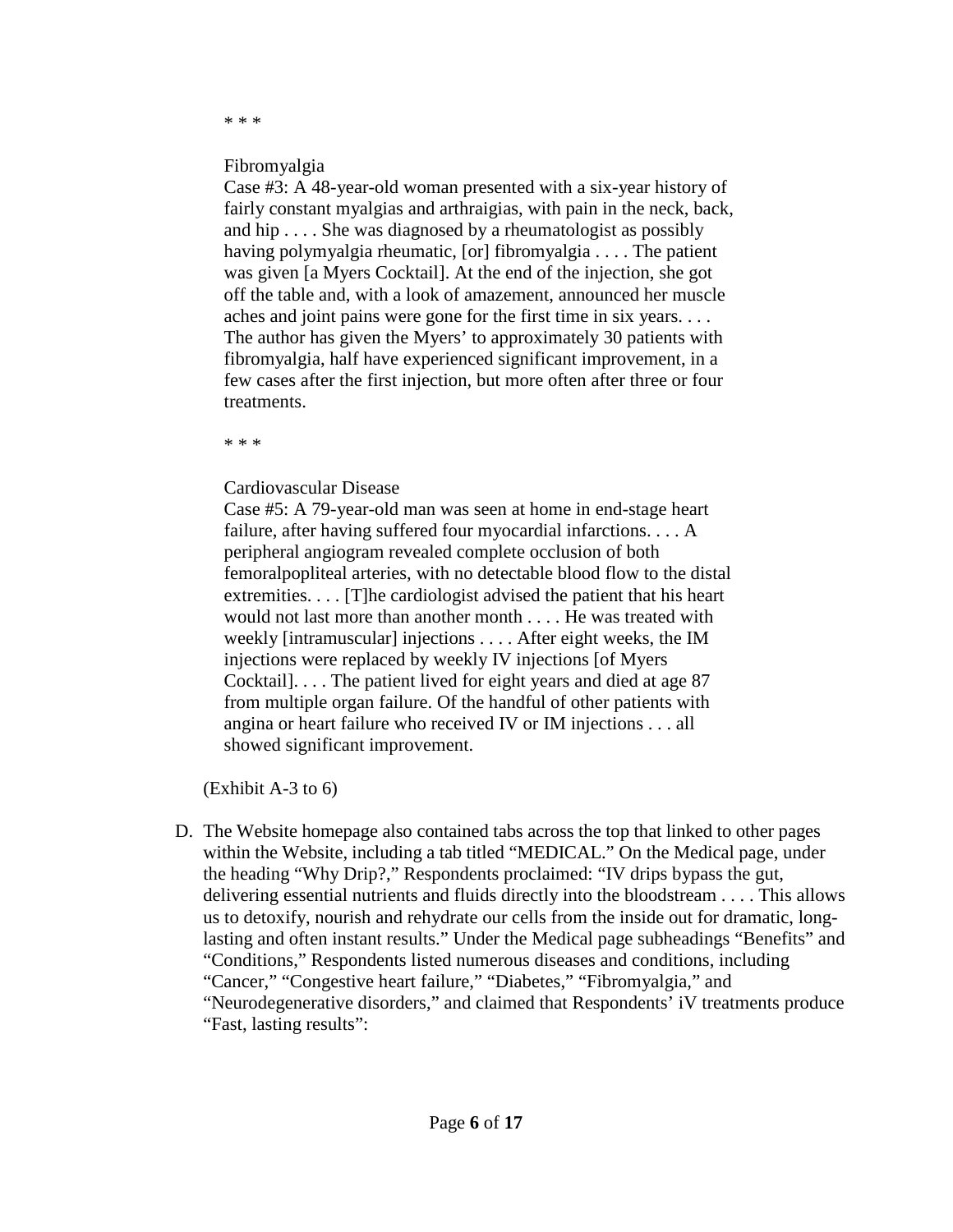

(Exhibit A-7)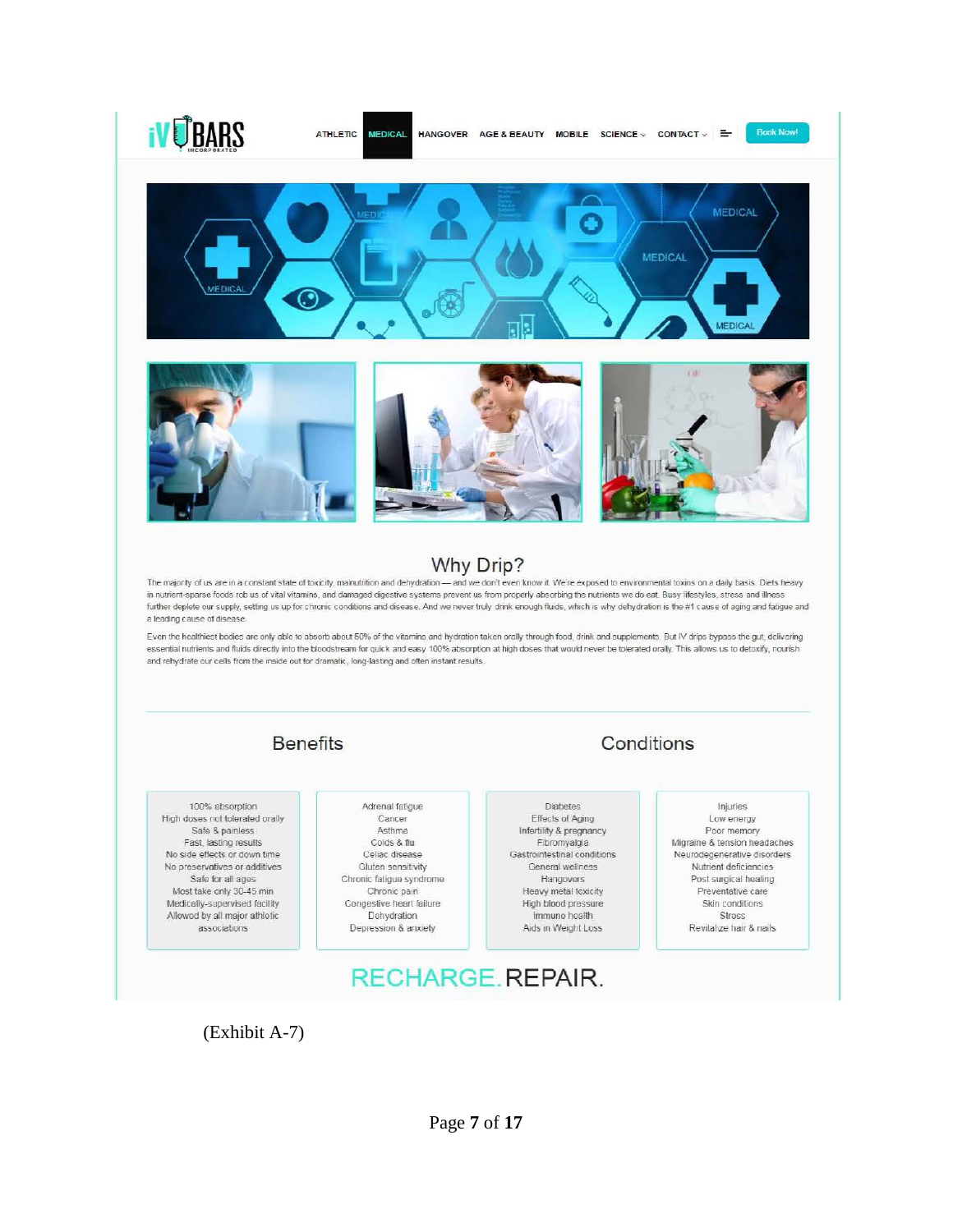E. The iV Bars Website homepage also contained a tab titled "MOBILE" that linked consumers to a page that described Respondents' "full service mobile vehicle" and proclaimed: "We Are Mobile. We Come To You!" The Mobile page contained the same disease claims as the Medical page, listing among the conditions that can be treated "Cancer," "Congestive heart failure," "Diabetes," "Fibromyalgia," and "Neurodegenerative disorders."

(Exhibit A-10)

F. The iV Bars Website homepage also contained a tab titled "SCIENCE" that linked consumers to multiple pages, the first of which was titled "THE SCIENCE BEHIND iV Bars." It stated, "[F]ew people realize that when you swallow a vitamin pill or a multi-vitamin, the body's natural absorption process can render up to 85% of that vitamin useless . . . . When you receive an "iV" the nutrients enter your bloodstream directly and immediately to help the body to begin healing itself":



## (Exhibit A-11)

G. The second page of the Science section began with the question, "ARE YOU GETTING THE NUTRIENTS YOU NEED?" and stated:

Overwhelming scientific evidence confirms that vitamin deficiencies are associated with disease processes and the overall condition of one's health. Vitamin, mineral and antioxidant deficiencies has [sic] been shown to suppress immune function and contribute to chronic degenerative processes such as arthritis, cancer, Alzheimer's, cardiovascular disease and diabetes. This body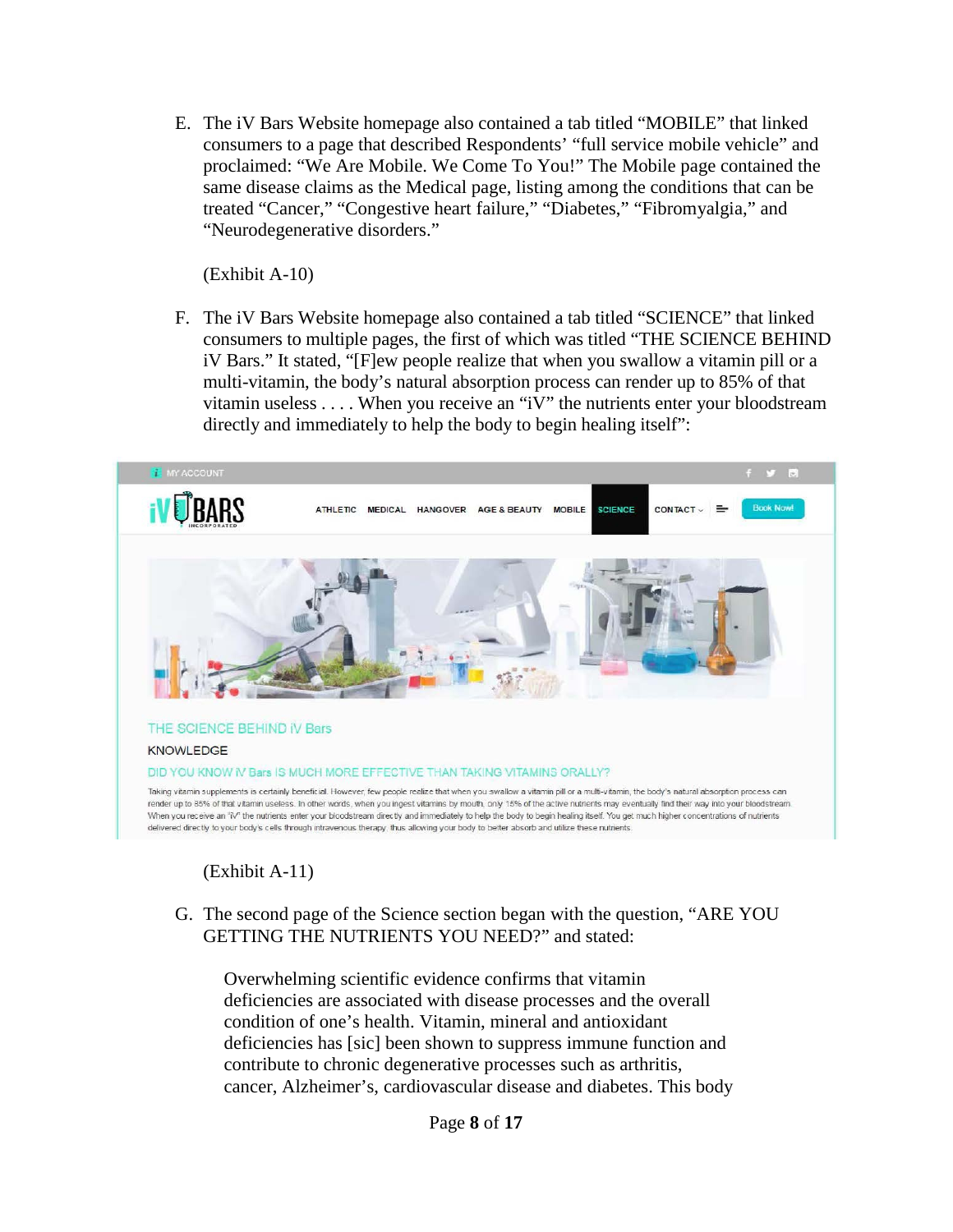of research has been reaffirmed by the journal of the American Medical Association (June 19, 2002-Vol 287, No-23).

(Exhibit A-12)

#### **iV Bars Establishment Claims**

H. In addition to the "The Science Behind iV Bars" section of the iV Bars Website homepage (discussed in Part 5.B., above), the Website homepage contained a link titled "ABOUT iV BARS: THE COMPANY" that linked consumers to a page titled "THE COMPANY BEHIND THE BAG." That page contained depictions of men and women dressed in white lab coats looking at test tubes and through microscopes. It declared, "Inspired by the early works of Dr. Myers, Aaron Keith founded iV Bars in 2015. He assembled a world class team of physicians, biochemists and physiologists to create the formulas . . . of iV Bars." Thereafter, under the subtitle "iV Bars Research Labs," Respondents claimed to have an "applied Biology and Chemistry Group" at a purported "iV Bars Labs" comprised of "experienced biologists, chemists, pharmacists, medical and naturopathic doctors and exercise physiologists" to, among other things, "test and approve inject-able formulations that are used in intravenous, subcutaneous and intramuscular administration":

#### THE COMPANY BEHIND THE BAG

#### **INSPIRATION**

Inspired by the early works of Dr. Myers, Aaron Keith founded iV Bars in 2015. He assembled a world class team of physicians, biochemists and physiologists to create the formulas and developed the unique marketing concept of M Bars. In 2015, on June 1st, M Bars was sold for the very first time in its home market Texas. This was not only the launch of a completely new product, in fact it was the birth of a totally new product category.



#### **iV Bars Research Labs**

#### Commitment

The applied Biology and Chemistry Group at IV Bars Labs is comprised of experienced biologists, chemists, pharmacists, medical and naturopathic doctors and exercise physiologists with two major responsibilities.

Provide subject matter expertise in the fields of chemistry, molecular biology, biotechnology, microbiology, to help solve problems for on-going research.

Develop proof-of-concept novel nutraceutical technologies to test and approve inject-able formulations that are used in intravenous, subcutaneous and intramuscular administration

(Exhibit A-2)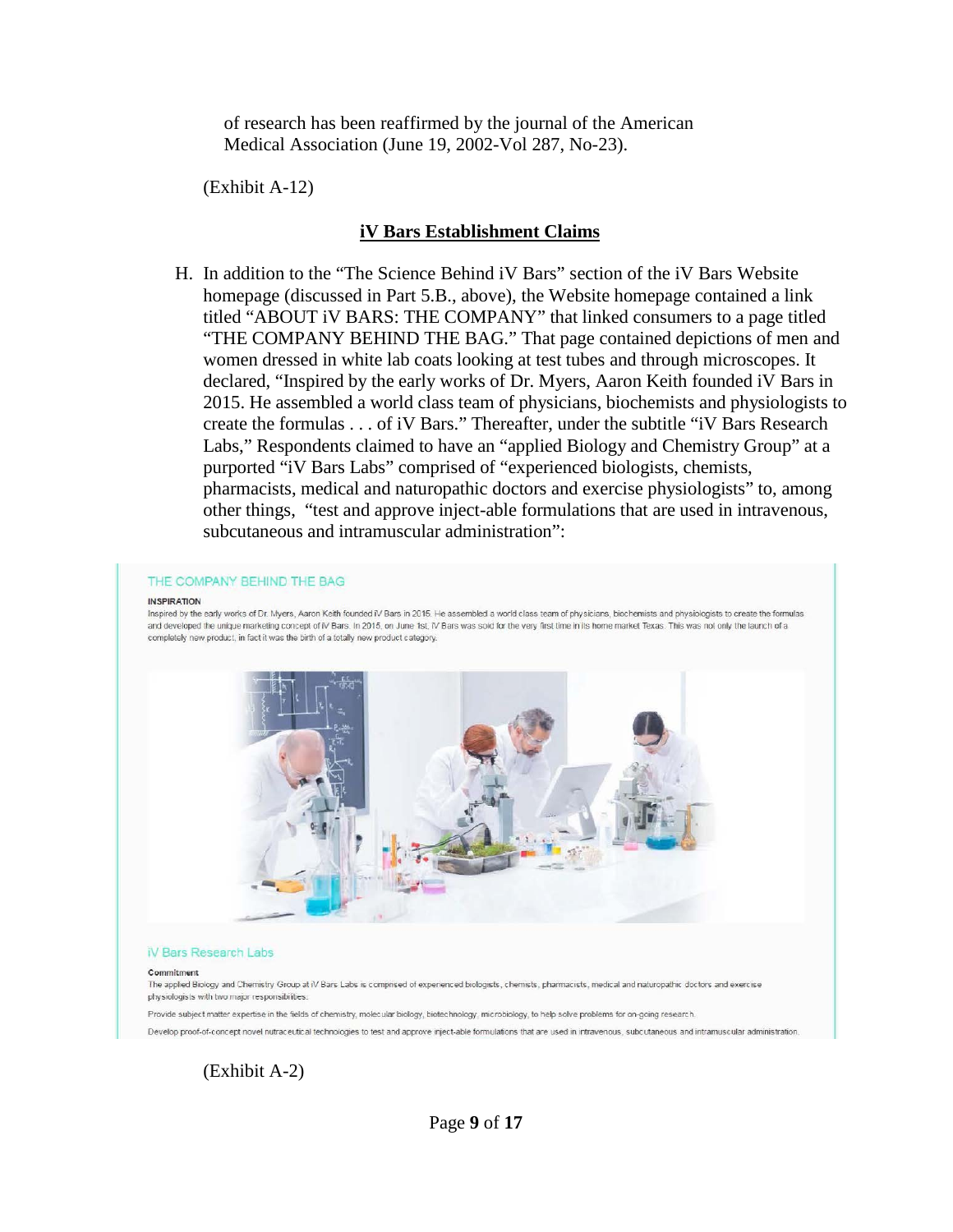I. The Website Science pages also included a group of pages that began with a depiction of a DNA double helix and the title "SCIENTIFIC EVIDENCE." These pages then described the "FACTS" about the Myers Cocktail, including "published clinical research," and claimed that the Myers Cocktail "has been found to be effective" against a variety of diseases and conditions, including "fibromyalgia" and "cardiovascular disease":



### (Exhibit A-14)

### J. The Scientific Evidence pages continued claiming:

The author took over the care of [Dr.] Myers' patients, using a modified version of his iV regimen . . . in order to approximate the doses reported to be safe and effective for the treatment of cardiovascular disease. . . . [T]he modified Myers' cocktail . . . was helpful for a wide range of clinical conditions, often producing dramatic results. . . . Conditions that frequently responded included . . . fibromyalgia . . . . A small number of patients with congestive heart failure [and] angina . . . were also treated with the Myers' and most showed marked improvement. . . . This paper presents a rationale for the use of IV nutrient therapy, reviews the relevant published clinical research, describes personal clinical experiences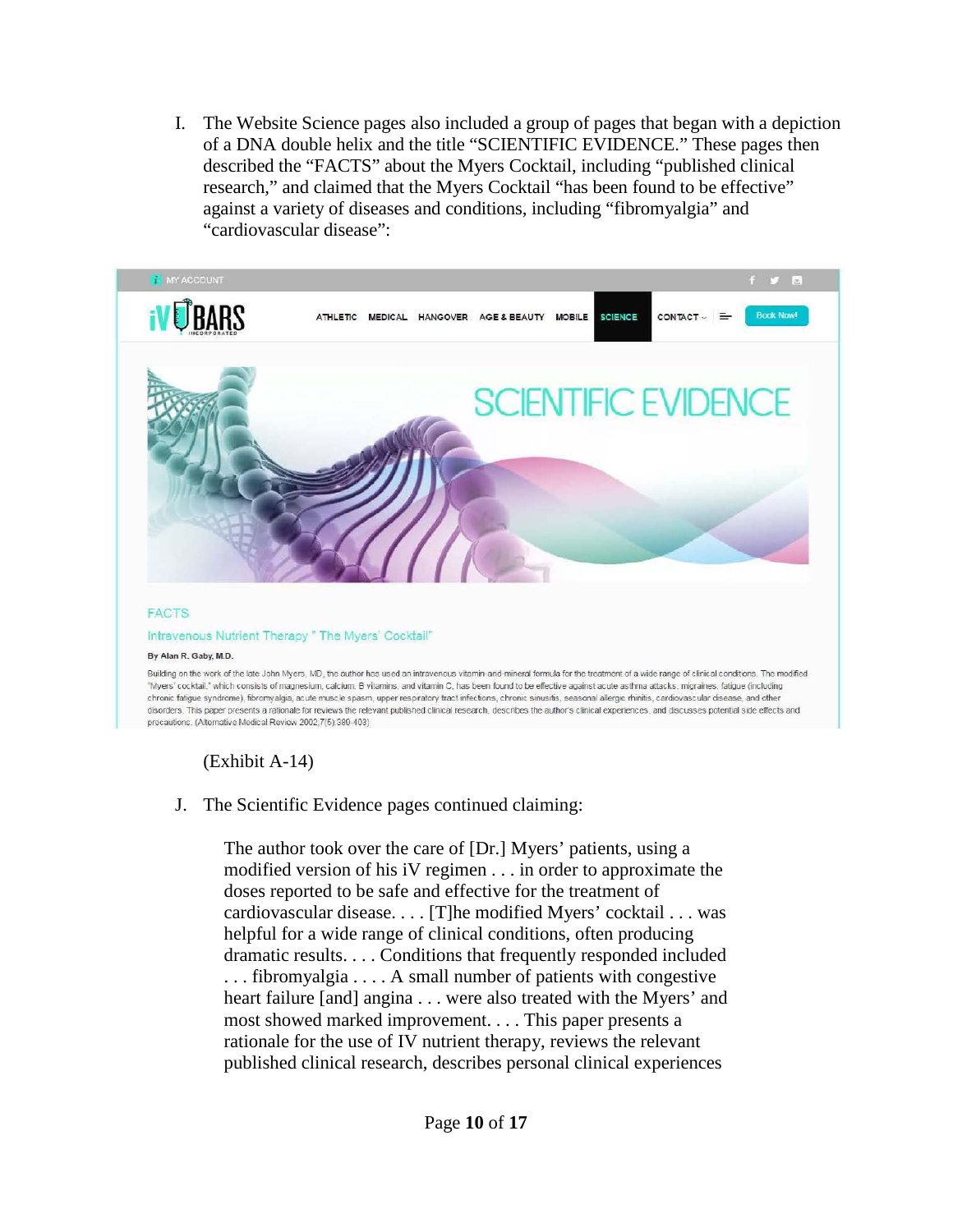using the Myers', and discusses potential side effects and precautions.

(Exhibit A-14)

K. The Scientific Evidence pages thereafter described purported clinical experiences of patients given a Myers Cocktail, including case studies of patients with Fibromyalgia and Cardiovascular Disease (that used the same text as contained in the "Success Stories" section of the Website discussed in Part 5.C., above). The Scientific Evidence pages "Conclusion" section stated, "The Myers' has been found by the author and hundreds of other practitioners to be a safe and effective treatment for a wide range of clinical conditions. In many instances this treatment is more effective and better tolerated than conventional medical therapies."

(Exhibit A-17)

## **iV Bars Disclaimers**

L. At the bottom of almost all of the iV Bars Website pages, Respondents included the following statement in grayed-out, difficult to read type, "FDA DISCLAIMER THESE STATEMENTS HAVE NOT BEEN EVALUATED BY THE FOOD AND DRUG ADMINISTRATION. THESE PRODUCTS ARE NOT INTENDED TO DIAGNOSE, TREAT, CURE OR PREVENT ANY DISEASE.":

| FDA DISCLAIMER THESE STATEMENTS HAVE NOT BEEN EVALUATED BY THE FOOD AND DRUG ADMINISTRATION THESE PRODUCTS ARE NOT INTENDED TO<br>DIAGNOSE, TREAT, CURE OR PREVENT ANY DISEASE. |                                           |
|---------------------------------------------------------------------------------------------------------------------------------------------------------------------------------|-------------------------------------------|
| <b>© IVEARS 2016 LDESIGN: STING MARKETING</b>                                                                                                                                   | PRIMACY POLICY TERMS & CONDITIONS CONTACT |

(*See, e.g.,* Exhibit A-1)

M. A number of the iV Bars Website pages also contained the following statement:

**Disclaimer**: You should consult your physician before taking vitamins, minerals, nutritional supplements or herbal products. Our vitamins and nutritional supplement products on this site are not intended to diagnose, treat, cure or prevent any disease. Final product ingredients and dosages may vary depending on personal requirements and availability. Statements made here have not been evaluated by FDA.

(Exhibit A-20 to 32)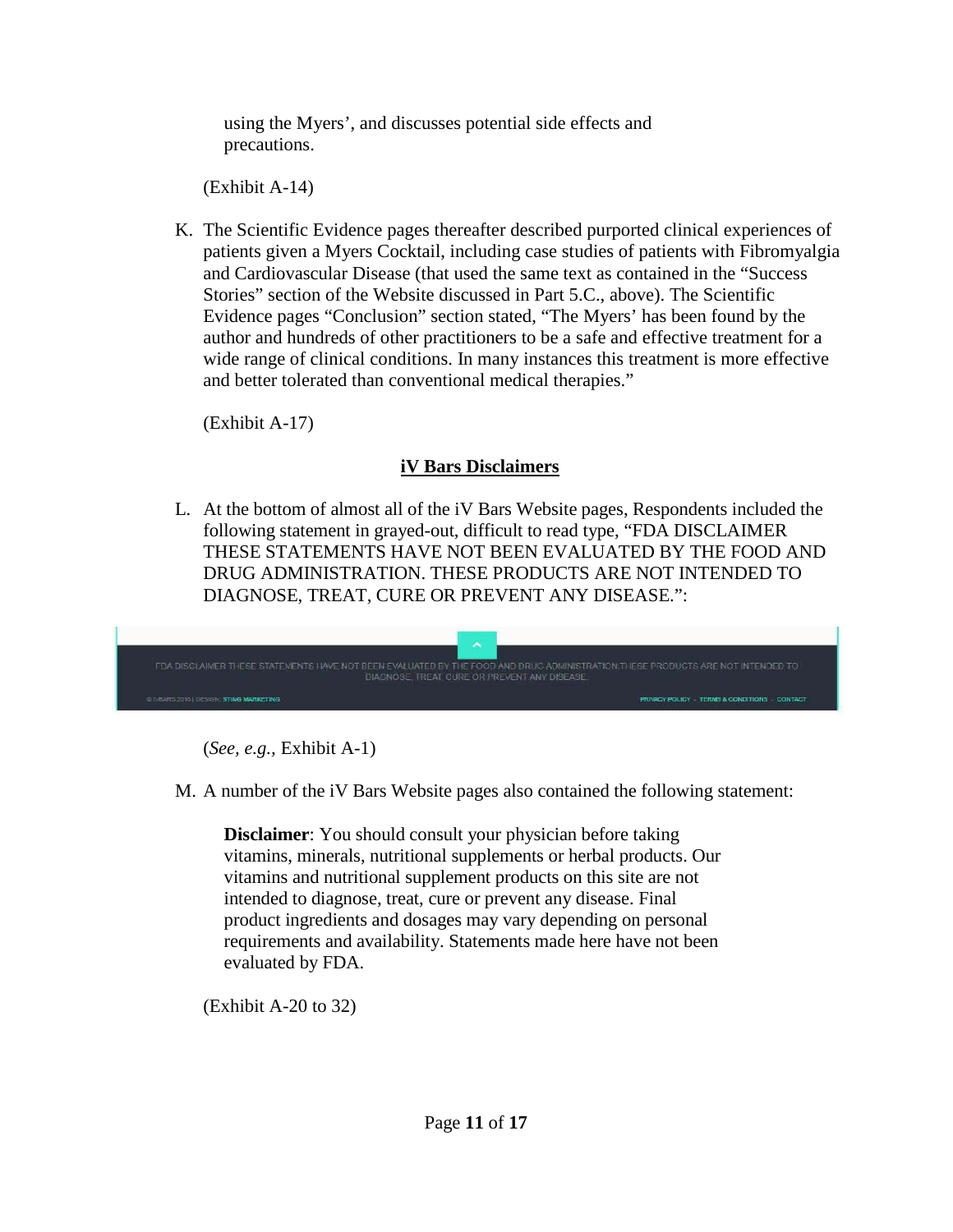## **iV Bars Safety Claims**

N. The iV Bars homepage stated, "Intravenous Vitamin Therapy [can be used] to both prevent and help treat a wide variety of conditions safely and effectively." The Website homepage did not contain a disclaimer or disclosure related to this unqualified safety claim.

(Exhibit A-1)

O. The Website's Medical page and its Mobile page prominently claimed that Respondents' iV treatments are "Safe for all ages" and that they cause "No side effects or down time." The website's Medical page and its Mobile page did not contain disclaimers or disclosures related to these unqualified safety claims.

(Exhibit A-7 & 10)

P. Buried in the Website's multiple Science pages was a disclosure that:

Small risks are associated with the intravenous injection process, which may include bruising around the injection site, and are similar to the risks of having your blood drawn for lab tests. Side Effects of treatment can include bruising around the site of the needle stick. Some patients may have a tendency to vascular fragility, and can suffer a phenomenon known as "infiltration", in which the walls of the vein rupture and the iV fluid leaks into the surrounding tissue causing local burning.

(Exhibit A-11)

Q. The Science pages also contained a lengthy discussion of "Side Effects and Precautions" for the Myers Cocktail that revealed a number of safety concerns, including the following statements:

Too rapid administration of magnesium can cause hypo-tension, which can lead to light-headedness or even syncope [temporary loss of consciousness].

\* \* \*

The shift of potassium from the serum to the intracellular space can trigger hypokalemia [low level of potassium in the blood serum]. The author has seen two patients develop severe muscle cramps several hours after receiving a Myers'; both patients had been taking medications known to deplete potassium. Hypokalemia also increases the risk of digoxin-induced cardiac arrhythmias. [One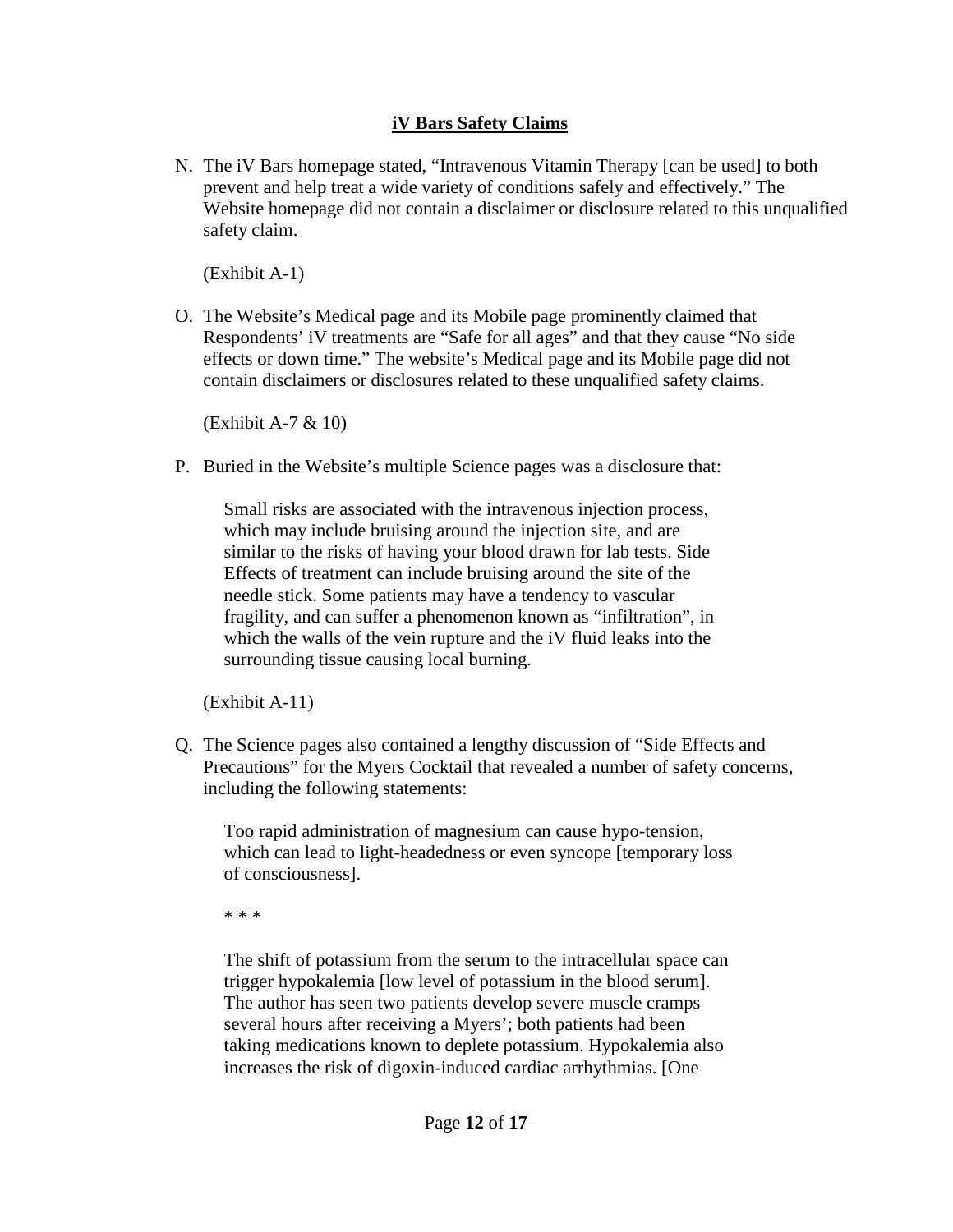patient] developed an arrhythmia, which required short-term treatment in the intensive care unit.

\* \* \*

For elderly or frail individuals, it may be advisable to start with lower doses[.]

\* \* \*

[H]ypercalcemia can cause cardiac arrhythmias. For that reason, the author has tended to leave calcium out of the Myers' when treating patients with cardiac disease . . . . Anaphylactic reactions to IV thiamine have been reported on rare occasions. Only three such reactions have been identified in the U.S. literature since 1946. However, in the world literature, a total of nine deaths attributed to thiamine administration were reported between 1965 and 1985.

(Exhibit A-16 & 17)

R. The Science pages' ultimate "Conclusion" stated, "The Myers' has been found by the author and hundreds of other practitioners to be a safe and effective treatment for a wide range of clinical conditions."

(Exhibit A-17)

7. After arriving at iV Bars, but before being given an iV treatment, consumers are required to sign a two-page "Consent and Authorization for Intravenous Therapy Procedures" form releasing Respondents from liability ("Release Form"). An example of the Release Form is attached as Exhibit B. This Release Form disclosed that there are "risks" and "potentially dangerous side effects" involved with Respondents' iV treatments and contained the following statements, among others:

> Risks: I understand there is risk of mild diarrhea, upset stomach, nausea, a feeling of pain and a warm sensation at the site of the injection, a feeling, or a sense, of being swollen over the entire body, headache and joint pain.

\* \* \*

Uncommon side effects are much more serious than the common side effects of Vitamin injections, and such side effects should be reported to a physician to be evaluated for seriousness. Uncommon and dangerous side effects include: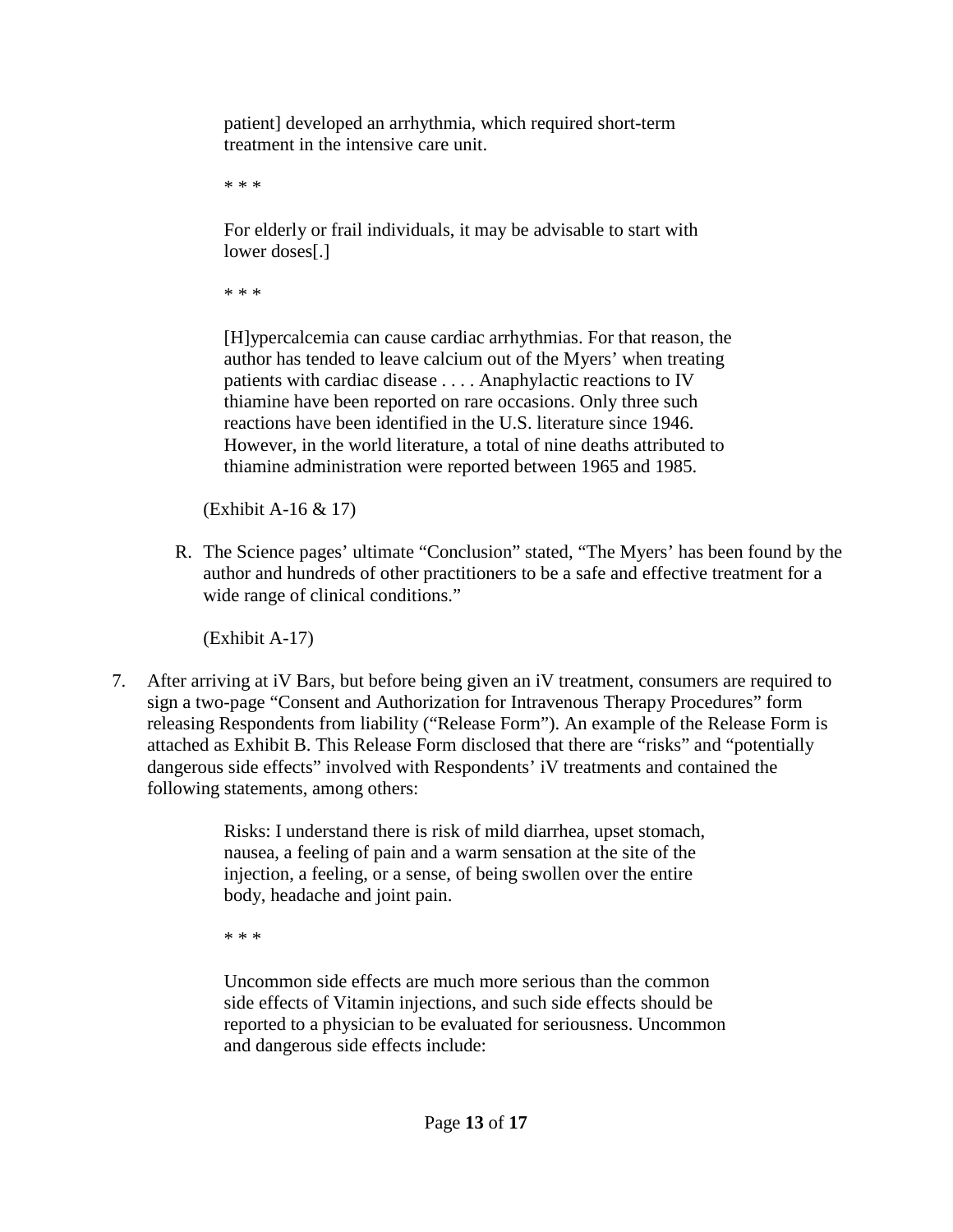• Headache • Nausea • Diarrhea • Bloating • Constipation • Indigestion or heartburn • Abnormal bleeding • Gastrointestinal hyperactivity • Chest pain • Flushed face • Chills • Fever • upset stomach • Kidney stones • Fingernail weakening • Hair loss • Rapid heartbeat heart palpitations • Restlessness • Muscle cramps and weakness • Dizziness

\* \* \*

I understand the possibility of having an allergic reaction to any of the ingredients found within the Vitamin injection is quite plausible . . . . If I experience any of these following signs of allergic reactions I should immediately consult my primary health care Physician and discontinue further use of the product. Signs of allergic reactions include, but [sic] not limited to:

- Itching of skin Hives Rashes Wheezing Difficulty breathing
- Swelling of mouth or throat

\* \* \*

When medications are taken in conjunction with the Vitamin Injection, drug interactions could occur. These interactions can either increase your risk of bleeding or block the absorption of the Vitamins into the body.

 $(Exhibit B-1 & 2)$ 

# **Falsity and Lack of Substantiation**

- 8. Although Respondents' Website was replete with depictions of men and women dressed in white lab coats looking through microscopes and Respondents claimed to operate an "iV Bars Research Lab" with experienced biologists, chemists, pharmacists, medical doctors, naturopathic doctors and exercise physiologists, no such iV Bars Research Lab exists. In addition, neither Respondents, nor any third party commissioned by Respondents, conducted clinical research, tests, or studies of the safety or efficacy of Respondents' iV Cocktails.
- 9. There has been only one randomized and controlled human clinical trial of an iV Cocktail advertised by Respondents. That pilot study was of the Myers Cocktail given to patients with fibromyalgia. Although the study found a strong placebo effect, it found no statistically significant differences between subjects given the Myers Cocktail and those given a placebo, in any outcome measure, at 8 and 16 weeks. (*See* Intravenous Micronutrient Therapy (Myers' Cocktail) for Fibromyalgia: A Placebo-Controlled Pilot Study. Journal of Alternative and Complementary Medicine (March 2009)).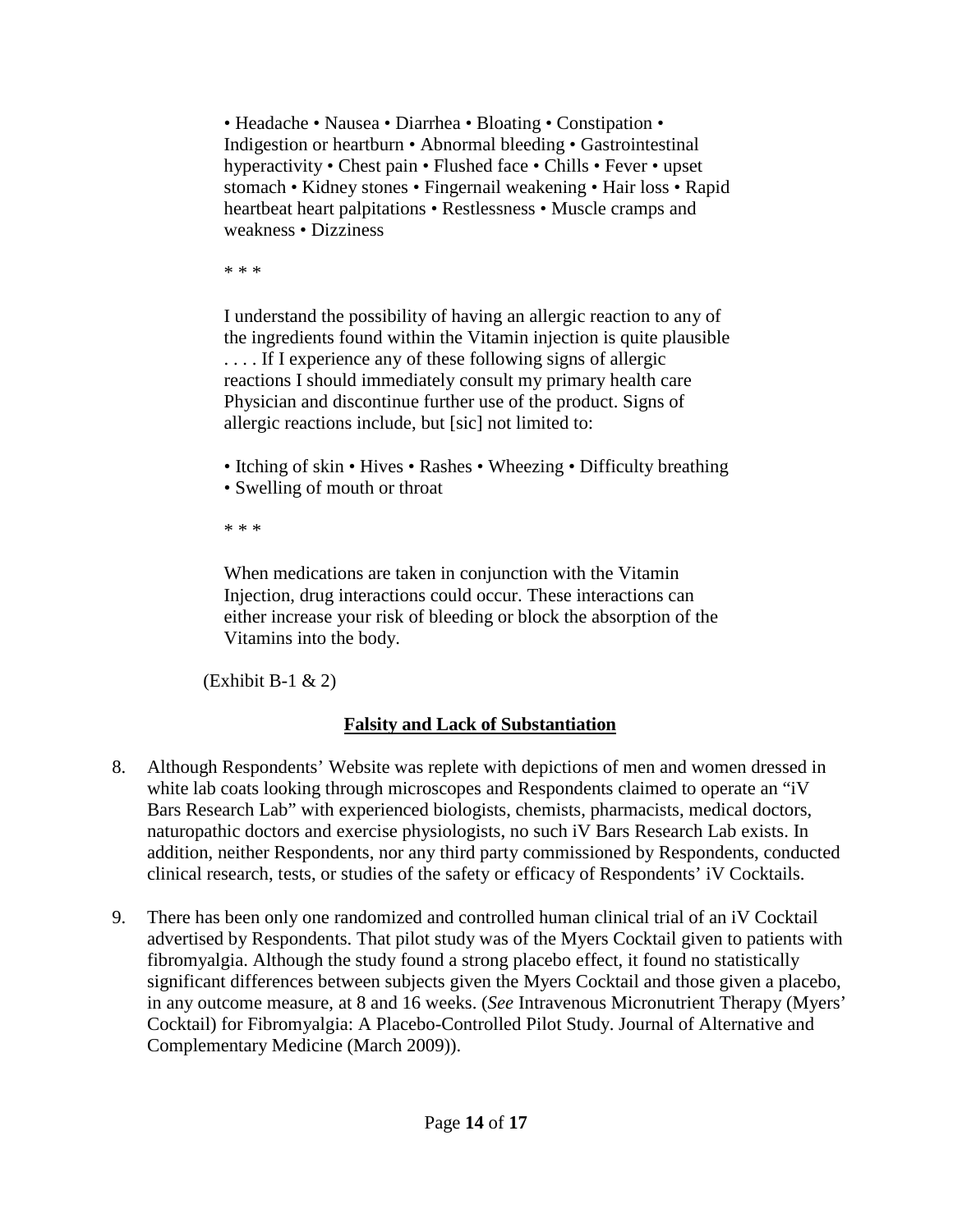- 10. The purported substantiation relied on by Respondents for their disease treatment claims consists of anecdotal stories of iV therapy patients and studies and articles regarding individual active ingredients given to animals or humans in significantly different doses, formulations, routes of administration, or regimens than those advertised by Respondents.
- 11. The safety risks and potential complications from Respondents' iV treatments include infection, hypersensitivity and other allergic reactions, drug interactions, infiltration of iV fluid into the soft tissue outside the vain, hematoma, air embolism causing air to enter the vain, blood clots, phlebitis, and cellulitis. Potential side effects include diarrhea, upset stomach, nausea, bloating, constipation, headache, and joint pain. In addition, elderly consumers may be more susceptible to some of these risks and side effects. Respondents' own Website and Release Forms acknowledge many of these risks and side effects.

## **Count I False or Unsubstantiated Safety and Efficacy Claims**

- 12. In connection with the advertising, promotion, offering for sale, or sale of iV Cocktails, Respondents have represented, directly or indirectly, expressly or by implication, that their iV Cocktails:
	- A. are an effective treatment for cancer;
	- B. are an effective treatment for angina, cardiovascular disease, congestive heart failure, and myocardial infarction;
	- C. are an effective treatment for multiple sclerosis;
	- D. are an effective treatment for diabetes;
	- E. are an effective treatment for fibromyalgia;
	- F. are an effective treatment for neurodegenerative disorders;
	- G. produce fast, lasting results;
	- H. are safe for all ages; and
	- I. cause no side effects.
- 13. The representations set forth in Paragraph 12 are false or misleading, or were not substantiated at the time the representations were made.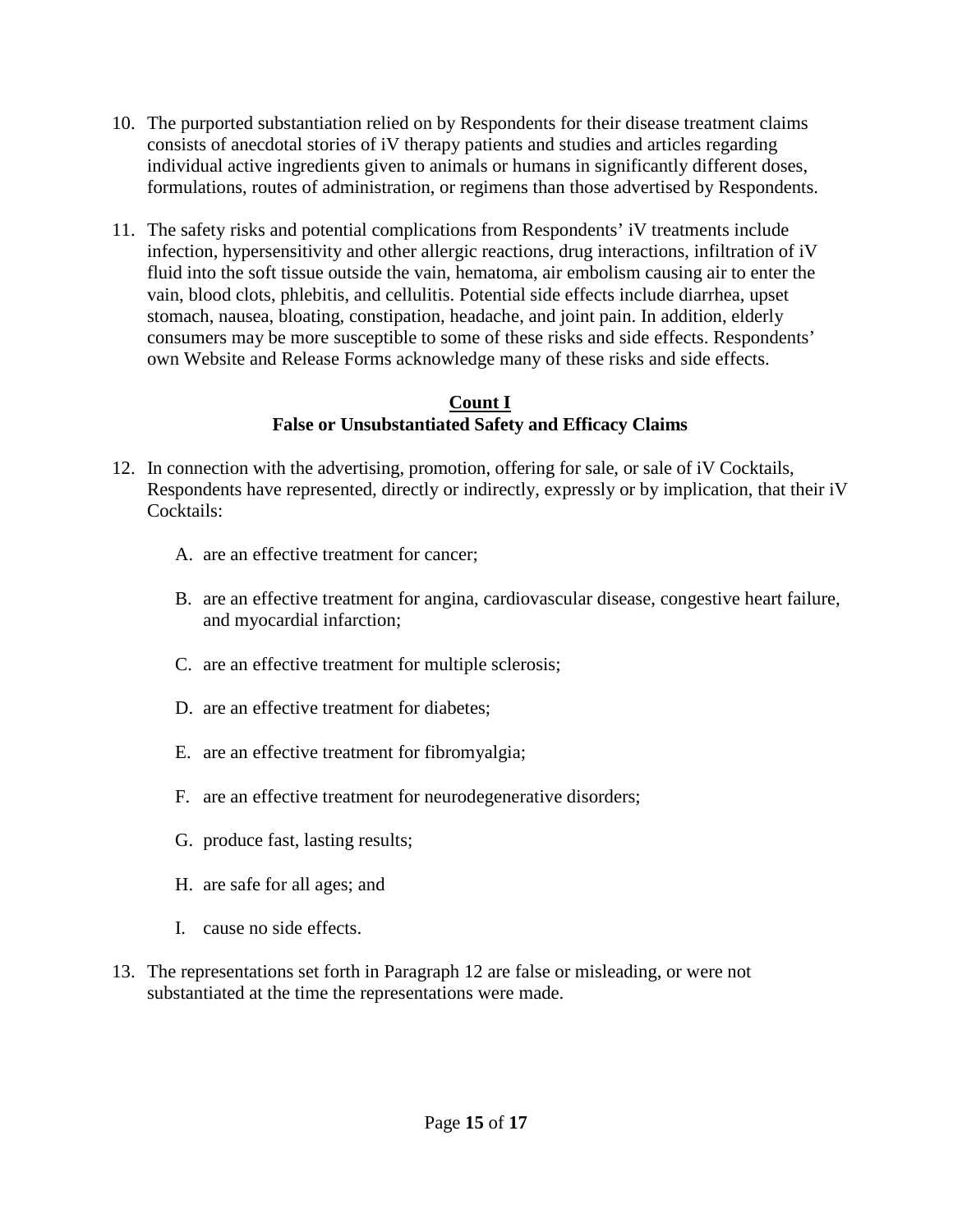## **Count II False Establishment Claims**

- 14. In connection with the advertising, promotion, offering for sale, or sale of iV Cocktails, Respondents have represented, directly or indirectly, expressly or by implication, that Respondents' iV Cocktails are clinically or scientifically proven to:
	- A. treat cancer;
	- B. treat angina, cardiovascular disease, congestive heart failure, and myocardial infarction;
	- C. treat multiple sclerosis;
	- D. treat diabetes;
	- E. treat fibromyalgia;
	- F. treat neurodegenerative disorders; and
	- G. produce fast, lasting results.
- 15. In fact Respondents' iV Cocktails are not clinically or scientifically proven to:
	- A. treat cancer;
	- B. treat angina, cardiovascular disease, congestive heart failure, and myocardial infarction;
	- C. treat multiple sclerosis;
	- D. treat diabetes;
	- E. treat fibromyalgia;
	- F. treat neurodegenerative disorders; and
	- G. produce fast, lasting results.
- 16. Therefore, the representations set forth in Paragraph 14 are false or misleading.